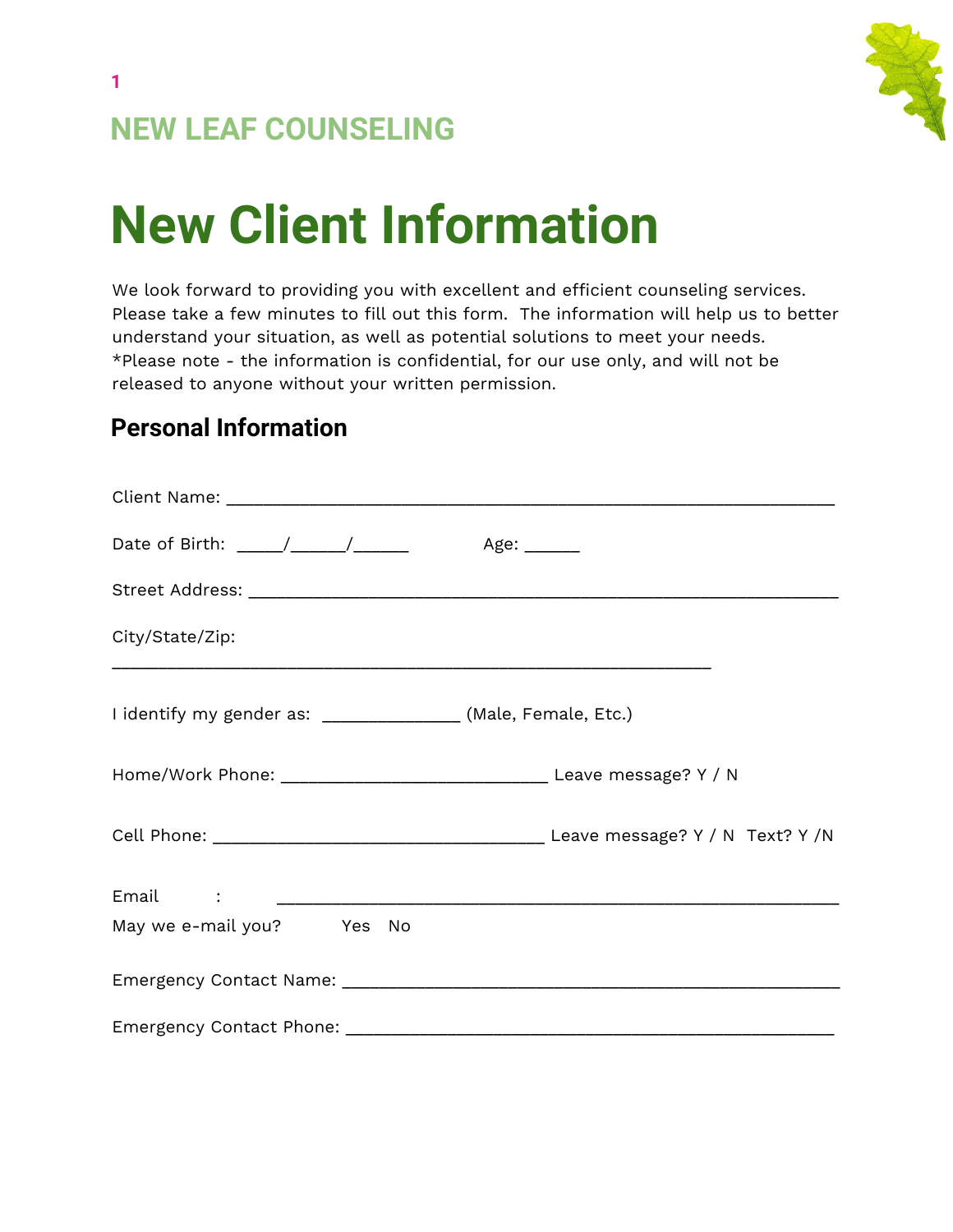| $\overline{2}$               |  |
|------------------------------|--|
| Student: _____ Y / N         |  |
|                              |  |
|                              |  |
|                              |  |
| <b>Insurance Information</b> |  |
|                              |  |
|                              |  |
|                              |  |
|                              |  |
|                              |  |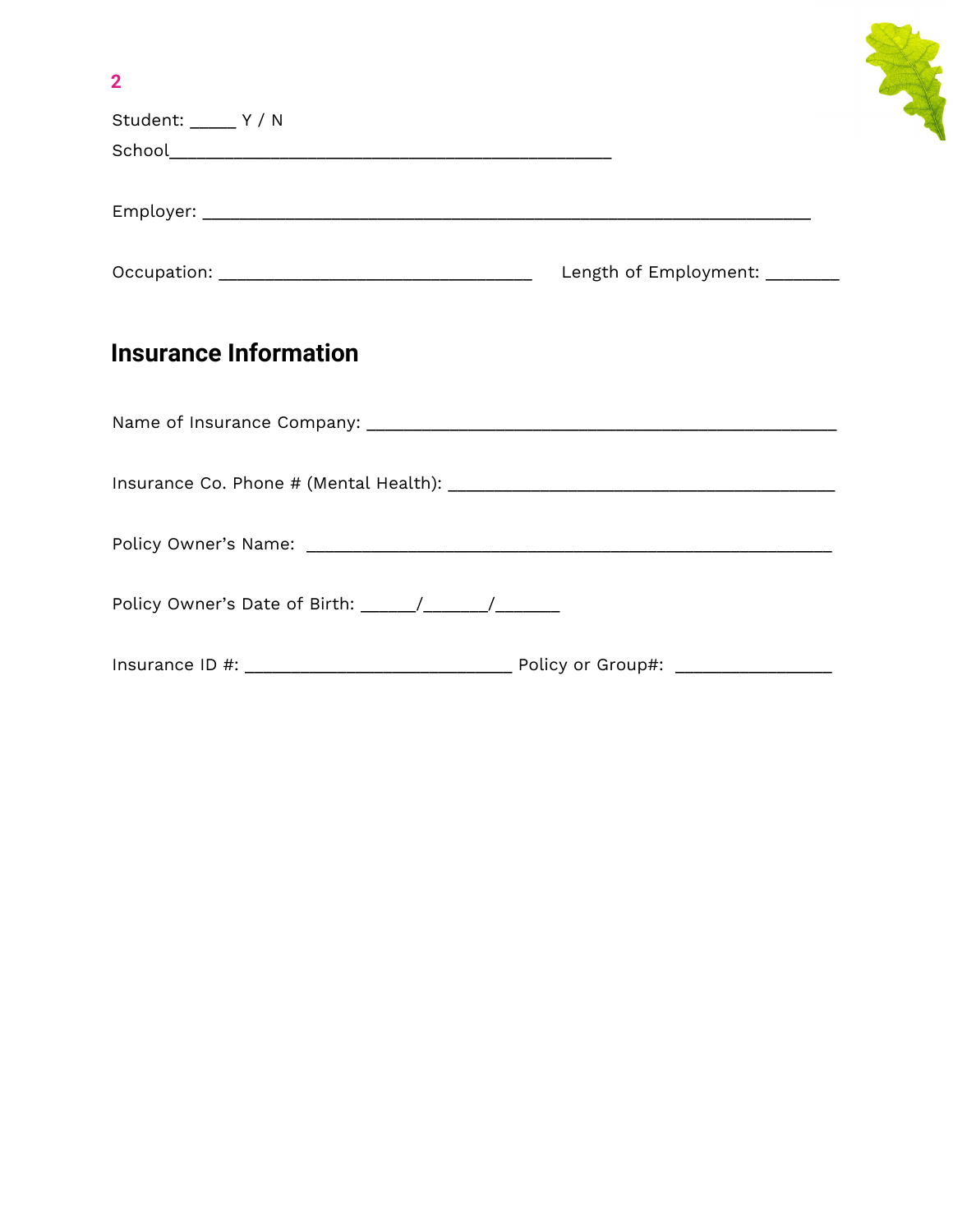

## **Counseling Concerns**

What are the issues for which you are currently seeking assistance? Please be as specific as possible.

| $M_{\rm{B}}$ at the same considerate less commutation of $\sim$ 0. |  |  |  |  |
|--------------------------------------------------------------------|--|--|--|--|
|                                                                    |  |  |  |  |

What do you consider to be your strengths?

## **Referral Source**

How did you learn about this office?